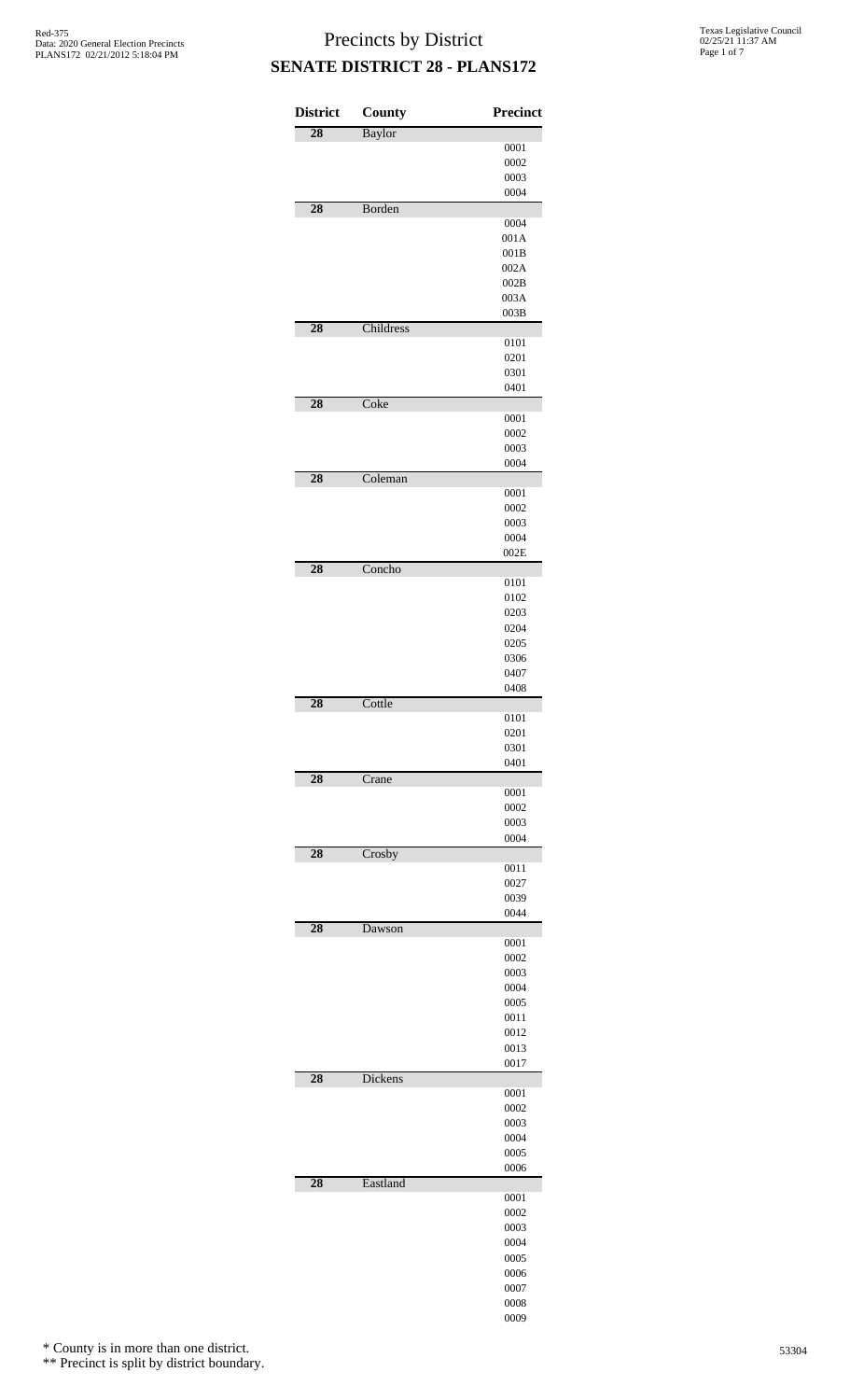| <b>District</b> | County   | Precinct     |
|-----------------|----------|--------------|
| $\overline{28}$ | Fisher   |              |
|                 |          | 0001         |
|                 |          | 0004         |
|                 |          | 0010         |
| 28              | Floyd    | 0012         |
|                 |          | 0001         |
|                 |          | 0009         |
|                 |          | 0018         |
|                 |          | 0023         |
|                 |          | 0024         |
|                 |          | 024B         |
| 28              | Foard    | 0101         |
|                 |          | 0201         |
|                 |          | 0301         |
|                 |          | 0401         |
| $\overline{28}$ | Garza    |              |
|                 |          | 0001         |
|                 |          | 0002         |
|                 |          | 0003         |
|                 |          | 0004         |
|                 |          | 0005         |
| $\overline{28}$ | Hale     | 0006         |
|                 |          | 0101         |
|                 |          | 0102         |
|                 |          | 0103         |
|                 |          | 0104         |
|                 |          | 0105         |
|                 |          | 0110         |
|                 |          | 0111         |
|                 |          | 0112         |
|                 |          | 0202         |
|                 |          | 0203<br>0204 |
|                 |          | 0205         |
|                 |          | 0206         |
|                 |          | 0213         |
|                 |          | 0214         |
|                 |          | 0215         |
|                 |          | 0304         |
|                 |          | 0305         |
|                 |          | 0306         |
|                 |          | 0307<br>0308 |
|                 |          | 0316         |
|                 |          | 0317         |
|                 |          | 0318         |
|                 |          | 0406         |
|                 |          | 0407         |
|                 |          | 0408         |
|                 |          | 0409         |
|                 |          | 0419         |
| 28              | Hardeman | 0420         |
|                 |          | 0001         |
|                 |          | 0002         |
|                 |          | 0003         |
|                 |          | 0004         |
| 28              | Haskell  |              |
|                 |          | 0001         |
|                 |          | 0002<br>0003 |
|                 |          | 0004         |
|                 |          | 0005         |
|                 |          | 0006         |
|                 |          | 0007         |
|                 |          | 0008         |
|                 |          | 0009         |
|                 |          | 0010         |
| 28              | Hockley  |              |
|                 |          | 0011<br>0014 |
|                 |          | 0015         |
|                 |          | 0016         |
|                 |          | 0021         |
|                 |          | 0024         |
|                 |          | 0032         |
|                 |          | 0033         |

\* County is in more than one district.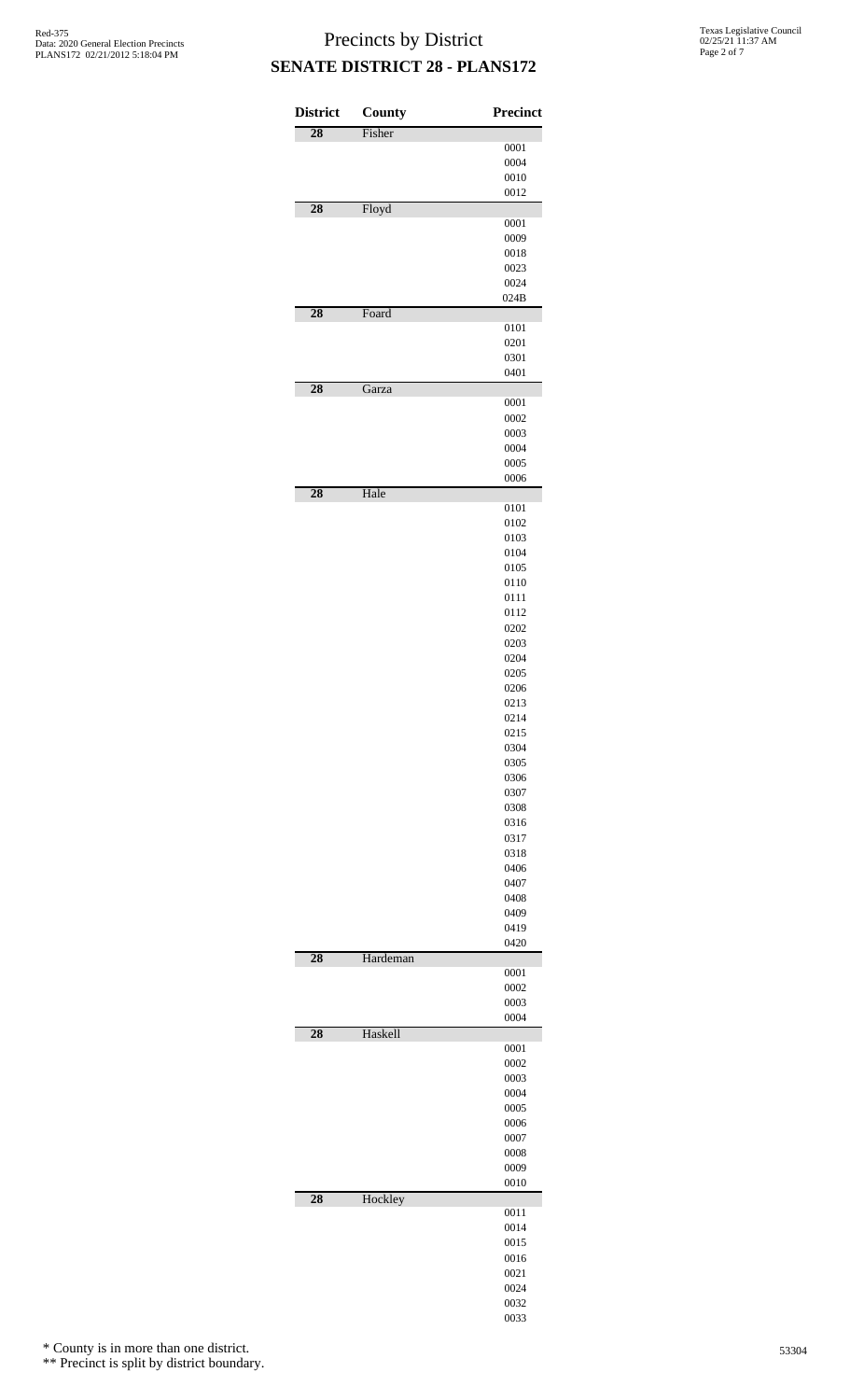| <b>District</b> | County  | Precinct     |
|-----------------|---------|--------------|
| $\overline{28}$ | Hockley |              |
|                 |         | 0035         |
|                 |         | 0036<br>0043 |
|                 |         | 0044         |
|                 |         | 0045         |
|                 |         | 0046         |
| 28              | Irion   |              |
|                 |         | 0100<br>0200 |
|                 |         | 0300         |
|                 |         | 0400         |
| $\overline{28}$ | Jones   |              |
|                 |         | 0101<br>0102 |
|                 |         | 0103         |
|                 |         | 0201         |
|                 |         | 0202         |
|                 |         | 0203<br>0301 |
|                 |         | 0302         |
|                 |         | 0303         |
|                 |         | 0401         |
|                 |         | 0402         |
| $\overline{28}$ | Kent    | 0101         |
|                 |         | 0201         |
|                 |         | 0202         |
|                 |         | 0301         |
|                 |         | 0302         |
| 28              | Kimble  | 0401         |
|                 |         | 0001         |
|                 |         | 0002         |
|                 |         | 0003         |
|                 |         | 0004<br>0006 |
|                 |         | 0007         |
|                 |         | 0009         |
| $\overline{28}$ | King    |              |
|                 |         | 0001<br>0002 |
|                 |         | 0003         |
|                 |         | 0004         |
| $\overline{28}$ | Knox    |              |
|                 |         | 0101<br>0201 |
|                 |         | 0202         |
|                 |         | 0301         |
|                 |         | 0302         |
| 28              | Lamb    | 0401         |
|                 |         | 0001         |
|                 |         | 0002         |
|                 |         | 0003         |
|                 |         | 0004<br>0005 |
|                 |         | 0006         |
|                 |         | 0007         |
|                 |         | 0008         |
|                 |         | 0009<br>0010 |
|                 |         | 0011         |
|                 |         | 0012         |
| 28              | Lubbock |              |
|                 |         | 0001<br>0002 |
|                 |         |              |
|                 |         |              |
|                 |         | 0003<br>0004 |
|                 |         | 0005         |
|                 |         | 0006         |
|                 |         | 0007         |
|                 |         | 0008         |
|                 |         | 0009<br>0010 |
|                 |         | 0012         |
|                 |         | 0013         |
|                 |         | 0014<br>0015 |

\* County is in more than one district.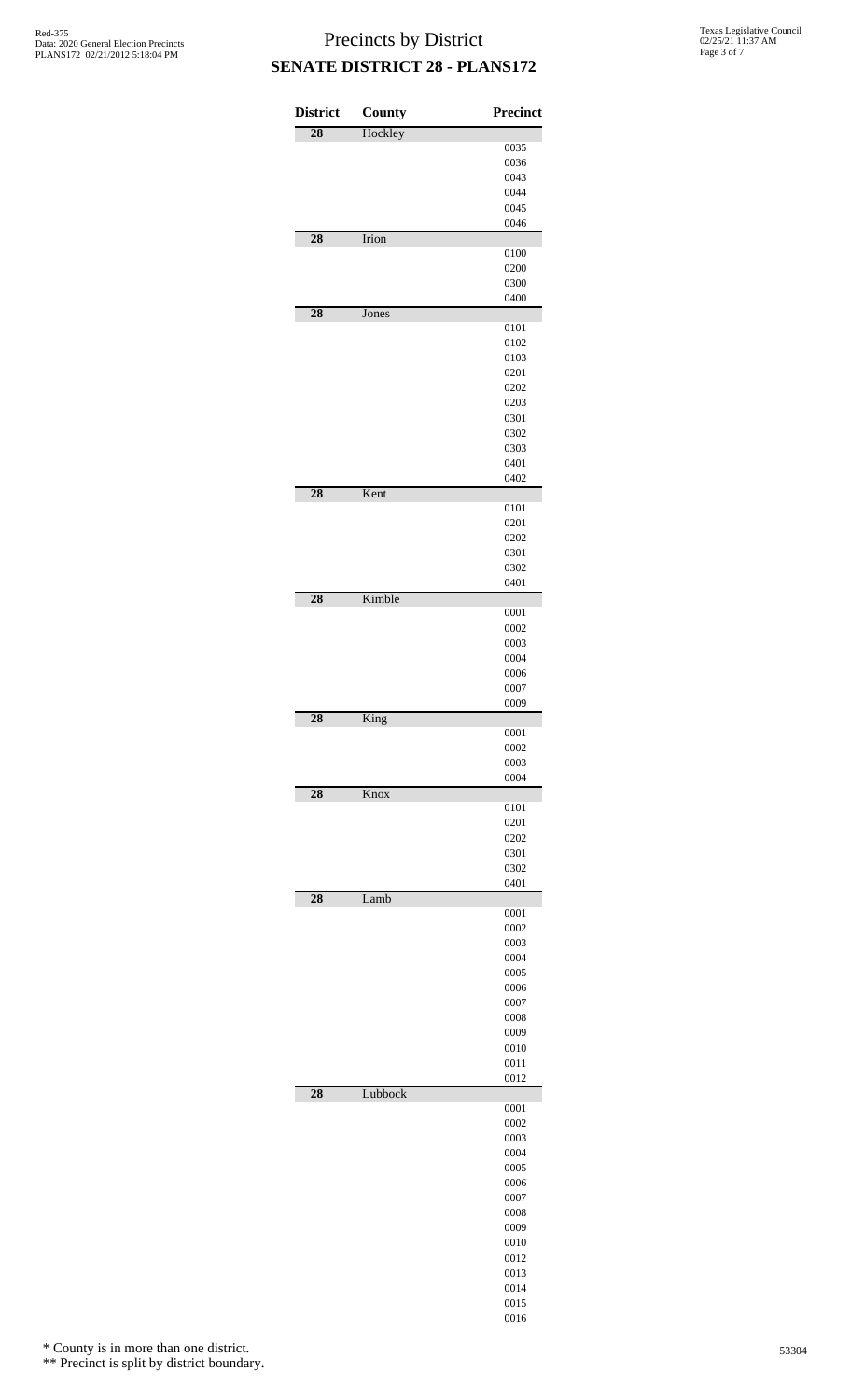| <b>District</b> | <b>County</b> | <b>Precinct</b> |
|-----------------|---------------|-----------------|
| $\overline{28}$ | Lubbock       | 0017            |
|                 |               | 0018            |
|                 |               | 0019            |
|                 |               | 0020            |
|                 |               | 0021            |
|                 |               | 0022<br>0023    |
|                 |               | 0024            |
|                 |               | 0025            |
|                 |               | 0026            |
|                 |               | 0027<br>0028    |
|                 |               | 0029            |
|                 |               | 0030            |
|                 |               | 0031            |
|                 |               | 0033            |
|                 |               | 0034<br>0035    |
|                 |               | 0036            |
|                 |               | 0038            |
|                 |               | 0039            |
|                 |               | 0040            |
|                 |               | 0041<br>0043    |
|                 |               | 0044            |
|                 |               | 0045            |
|                 |               | 0046            |
|                 |               | 0047            |
|                 |               | 0049<br>0050    |
|                 |               | 0051            |
|                 |               | 0052            |
|                 |               | 0053            |
|                 |               | 0054            |
|                 |               | 0056<br>0057    |
|                 |               | 0058            |
|                 |               | 0059            |
|                 |               | 0060            |
|                 |               | 0062            |
|                 |               | 0063<br>0065    |
|                 |               | 0066            |
|                 |               | 0067            |
|                 |               | 0072            |
|                 |               | 0075            |
|                 |               | 0076<br>0078    |
|                 |               | 0092            |
|                 |               | 0096            |
|                 |               | 0102            |
|                 |               | 0104            |
|                 |               | 0109<br>0110    |
|                 |               | 0111            |
|                 |               | 0112            |
|                 |               | 0113            |
|                 |               | 0114<br>0118    |
|                 |               | 0119            |
|                 |               | 0120            |
|                 |               | 0121            |
|                 |               | 0122            |
|                 |               | 0123            |
|                 |               | 0124<br>0125    |
|                 |               | 0126            |
|                 |               | 0127            |
|                 |               | 0128            |
|                 |               | 0129            |
|                 |               | 0135<br>0138    |
|                 |               | 0140            |
|                 |               | 0141            |

\* County is in more than one district.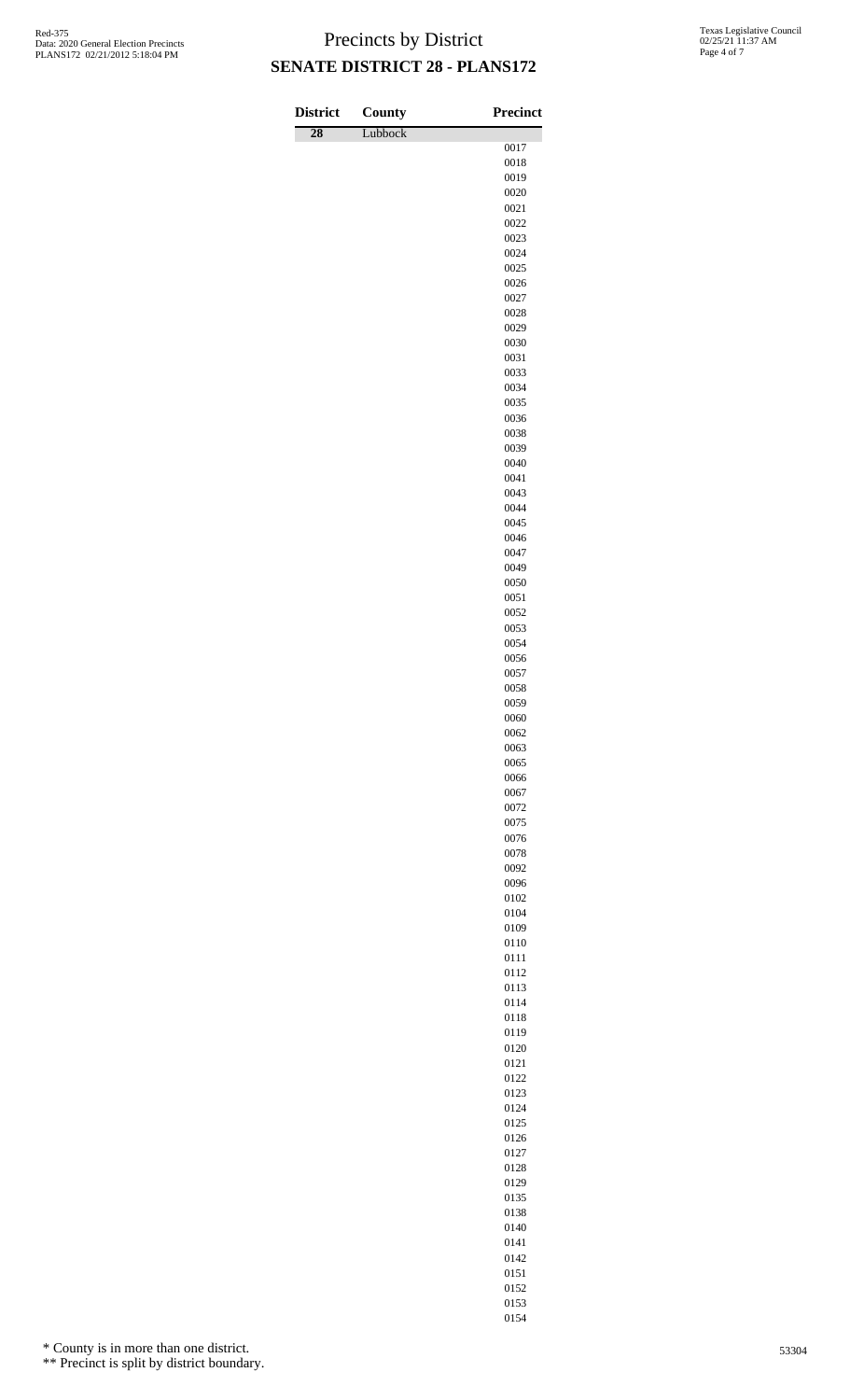| <b>District</b> | County    | <b>Precinct</b> |
|-----------------|-----------|-----------------|
| 28              | Lubbock   |                 |
|                 |           | 0155            |
|                 |           | 0159            |
| 28              | Lynn      | 0178            |
|                 |           | 0001            |
|                 |           | 0002            |
|                 |           | 0003            |
|                 |           | 0004            |
|                 |           | 0005<br>0006    |
|                 |           | 0007            |
|                 |           | 0008            |
|                 |           | 0009            |
|                 |           | 0010            |
|                 |           | 0011            |
|                 |           | 0012<br>0013    |
|                 |           | 0014            |
| 28              | McCulloch |                 |
|                 |           | 0101            |
|                 |           | 0102            |
|                 |           | 0201            |
|                 |           | 0202<br>0301    |
|                 |           | 0302            |
|                 |           | 0401            |
|                 |           | 0402            |
|                 |           | 0403            |
| 28              | Mason     |                 |
|                 |           | 0101<br>0210    |
|                 |           | 0302            |
|                 |           | 0405            |
| 28              | Menard    |                 |
|                 |           | 0001            |
|                 |           | 0002<br>0003    |
|                 |           | 0004            |
|                 |           | 0005            |
|                 |           | 0006            |
| 28              | Mitchell  |                 |
|                 |           | 0001<br>0002    |
|                 |           | 0003            |
|                 |           | 0004            |
|                 |           | 0025            |
|                 |           | 0046            |
| 28              | Motley    | 0001            |
|                 |           | 0002            |
|                 |           | 0003            |
|                 |           | 0004            |
|                 |           | 0005            |
|                 | Nolan     | 0006            |
| 28              |           | 0001            |
|                 |           | 0002            |
|                 |           | 0003            |
|                 |           | 0004            |
|                 |           | 0005            |
|                 |           | 0006<br>0007    |
|                 |           | 0008            |
|                 |           | 0009            |
| 28              | Reagan    |                 |
|                 |           | 0001            |
|                 |           | 0002<br>0003    |
|                 |           | 0004            |
| 28              | Runnels   |                 |
|                 |           | 0001            |
|                 |           | 0002            |
|                 |           | 0003            |
|                 |           | 0004            |
|                 |           | 0005<br>0006    |
|                 |           | 0007            |
|                 |           | 0008            |

\* County is in more than one district.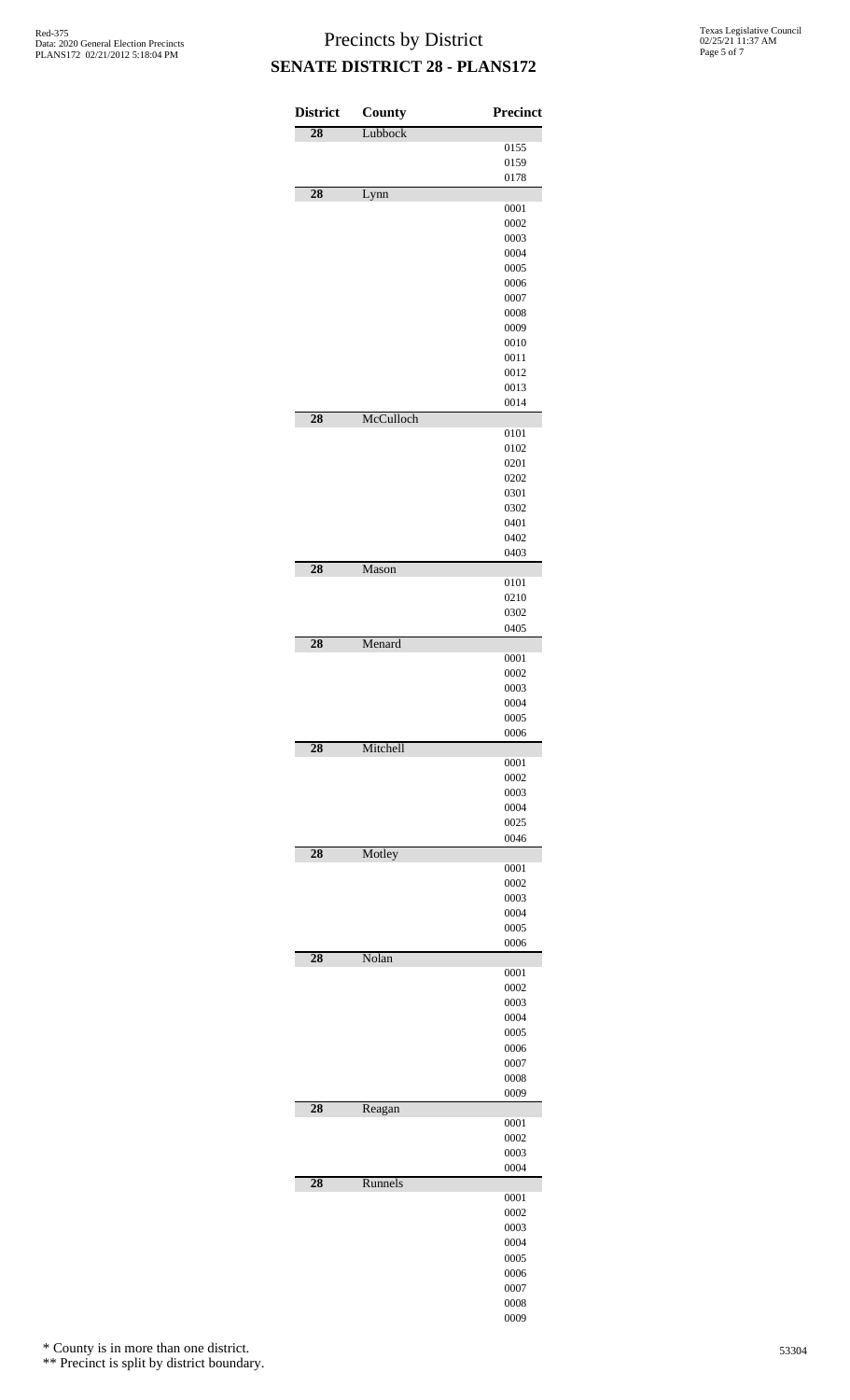Texas Legislative Council 02/25/21 11:37 AM Page 6 of 7

# Precincts by District **SENATE DISTRICT 28 - PLANS172**

| <b>District</b> | County       | Precinct             |
|-----------------|--------------|----------------------|
| $\overline{28}$ | Runnels      | 0010                 |
| 28              | Schleicher   |                      |
|                 |              | 0001                 |
|                 |              | 0002<br>0003         |
|                 |              | 0004                 |
| 28              | Scurry       |                      |
|                 |              | 0005                 |
|                 |              | 0006                 |
|                 |              | 0007<br>0008         |
|                 |              | 0009                 |
|                 |              | 0010                 |
|                 |              | 0011                 |
|                 |              | 0012                 |
|                 |              | 0013<br>0014         |
|                 |              | 0015                 |
| $\overline{28}$ | Shackelford  |                      |
|                 |              | 0101                 |
|                 |              | 0202                 |
|                 |              | 0303                 |
|                 |              | 0307<br>0404         |
|                 |              | 0405                 |
|                 |              | 0406                 |
| 28              | Stephens     |                      |
|                 |              | $1 - 11$             |
|                 |              | $2 - 11$             |
|                 |              | $2 - 19$<br>$3 - 11$ |
|                 |              | $3 - 19$             |
|                 |              | $4 - 11$             |
|                 |              | $4 - 19$             |
|                 |              | $5 - 11$             |
| 28              | Sterling     |                      |
|                 |              | 0001<br>0002         |
|                 |              | 0003                 |
|                 |              | 0004                 |
| 28              | Stonewall    |                      |
|                 |              | 0001<br>0002         |
|                 |              | 0003                 |
|                 |              | 0004                 |
| 28              | Sutton       |                      |
|                 |              | 0101                 |
|                 |              | 0201<br>0301         |
|                 |              | 0401                 |
| 28              | Taylor*      |                      |
|                 |              | 0101                 |
|                 |              | 0107<br>0201         |
|                 |              | 0202                 |
|                 |              | 0203                 |
|                 |              | 0204                 |
|                 |              | 0205                 |
|                 |              | 0206                 |
| 28              |              | 0207                 |
|                 | Terry        | 0101                 |
|                 |              | 0102                 |
|                 |              | 0201                 |
|                 |              | 0202                 |
|                 |              | 0301                 |
|                 |              | 0401<br>0402         |
| 28              | Throckmorton |                      |
|                 |              | 0001                 |
|                 |              | 0002                 |
|                 |              | 3003                 |
|                 |              | 4005<br>4006         |
| 28              | Tom Green    |                      |
|                 |              | 0106                 |
|                 |              | 0107                 |
|                 |              | 0108                 |
|                 |              | 0112                 |

\* County is in more than one district.